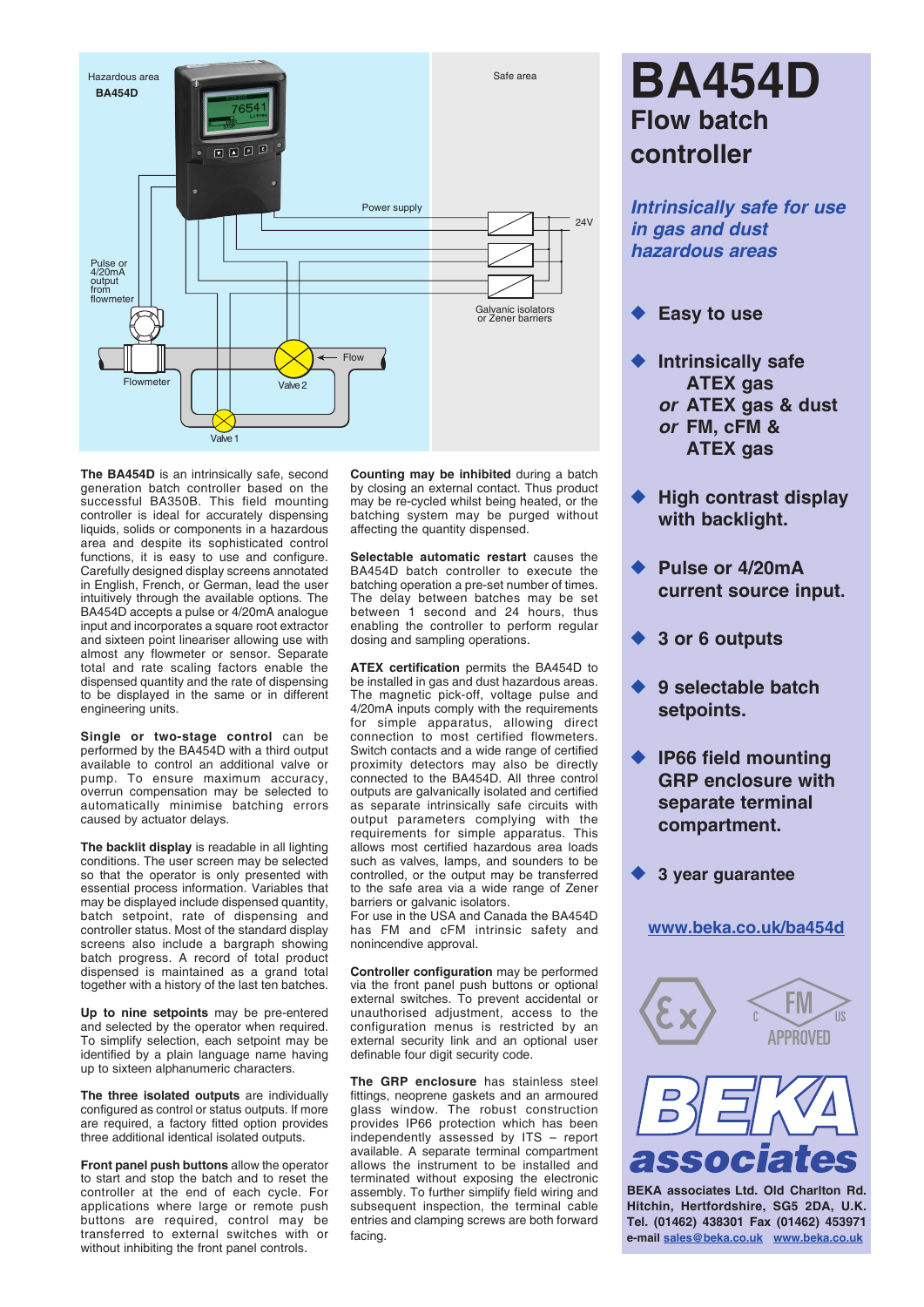| <b>SPECIFICATION</b>                     |                                                                                                      | Front panel push buttons                         |                                                                                                                        |  |
|------------------------------------------|------------------------------------------------------------------------------------------------------|--------------------------------------------------|------------------------------------------------------------------------------------------------------------------------|--|
|                                          |                                                                                                      | front panel push buttons.)                       | (Control may be transferred to external switches with or without disabling the                                         |  |
| Power supply<br>Voltage                  | Must be powered via a Zener barrier or galvanic<br>isolator, 11V min required between                | Start                                            | Energises Control 1                                                                                                    |  |
| Current                                  | terminals 1 and 2.<br>33 mA typical when powered from 24V via 28V                                    | Stop                                             | During a batch de-energises Control 1, 2 & 3                                                                           |  |
|                                          | $300\Omega$ Zener barrier                                                                            |                                                  | causing the batch to pause.                                                                                            |  |
| <b>Pulse inputs</b><br>Switch contact    | Linear or via 16 point lineariser                                                                    | Reset                                            | Resets the batch display to zero or to the batch<br>setpoint if the controller is counting down.                       |  |
| Closed<br>Open                           | Less than $100\Omega$<br>Greater than $1k\Omega$                                                     | Menu                                             | Provides access to four functions if they are                                                                          |  |
| Proximity detector                       | 2-wire NAMUR                                                                                         |                                                  | enabled:<br>Select pre-entered batch setpoint                                                                          |  |
| Magnetic pick-off                        | 40mV peak to peak min                                                                                |                                                  | Adjust batch setpoint<br>View size of last 10 batches<br>Configuration menu                                            |  |
| Voltage pulse (low)                      |                                                                                                      |                                                  |                                                                                                                        |  |
| Low<br>High                              | Less than 1V<br>Greater than 3V; 30V max.                                                            | <b>Security</b><br>Operator menu                 | May be protected by an optional four digit code.                                                                       |  |
| Voltage pulse (high)                     |                                                                                                      | Configuration menus                              | Protected by external link or switch, plus optional<br>four digit code.                                                |  |
| Low<br>High                              | Less than 3V<br>Greater than 10V; 30V max.                                                           |                                                  |                                                                                                                        |  |
|                                          |                                                                                                      | Intrinsic safety<br><b>Europe ATEX</b>           |                                                                                                                        |  |
| Open collector<br>Closed                 | Less than $2k\Omega$                                                                                 | Code                                             | Group II Category 1G Ex ia IIC T5 Ga                                                                                   |  |
| Open                                     | Greater than $10k\Omega$                                                                             | or                                               | (Tamb = -40 to $60^{\circ}$ C)<br>Dust option<br>Group II Category 1D Ex ia IIIC T80°C Da                              |  |
| Frequency                                |                                                                                                      |                                                  | see How<br>(Tamb = -40 to $60^{\circ}$ C) IP66<br>to order                                                             |  |
| Switch contact                           | 100Hz maximum                                                                                        | Cert. No.                                        | ITS03ATEX21378                                                                                                         |  |
| All other pulse I/P                      | 5kHz maximum                                                                                         | System<br>Location                               | Ex03E21380 & Ex03E21381<br>Gas Zone 0, 1 or 2: Dust Zone 20, 21 or 22                                                  |  |
| 4/20mA input                             | From current source                                                                                  |                                                  |                                                                                                                        |  |
| Function                                 | Linear or root extracting                                                                            | <b>USA FM</b>                                    |                                                                                                                        |  |
| Voltage drop                             | 0.6V at 20mA                                                                                         | Standard                                         | 3610 Entity                                                                                                            |  |
| Accuracy at 20°C<br>Linear               | $0.3\%$ of span                                                                                      | Code                                             | CL I, II, III; Div 1<br>GP A, B, C, D, E, F & G                                                                        |  |
| Root extracting                          | $\pm 16$ µA at input $\pm 0.3$ % of span                                                             |                                                  | T4; Ta = $60^{\circ}$ C                                                                                                |  |
| Frequency                                | 2Hz maximum                                                                                          | Standard                                         | 3611 Nonincendive                                                                                                      |  |
| Temperature effect                       | Less than $0.025\%$ <sup>o</sup> C                                                                   | Code                                             | CL I, II, III; Div 2                                                                                                   |  |
| Inhibit                                  | Linking terminals 18 & 20 prevents input signal<br>being counted.                                    |                                                  | GP A, B, C, D, E, F & G<br>T4; Ta = $60^{\circ}$ C                                                                     |  |
| <b>Display</b>                           |                                                                                                      | File                                             | 3033262                                                                                                                |  |
| Size<br><b>Backlight</b>                 | 86.5 mm x 45 mm LCD<br>Green                                                                         | <b>Canada cFM</b>                                |                                                                                                                        |  |
| 6 selectable operator<br>screens showing |                                                                                                      | File                                             | 3033262C                                                                                                               |  |
| combinations of:                         | Batch controller status                                                                              | Environmental                                    |                                                                                                                        |  |
|                                          | Quantity dispensed                                                                                   | Operating temp                                   | -20 to 60 $\degree$ C (ATEX gas certification -40 to 60 $\degree$ C)<br>Storage temp<br>-40 to 85 $\mathrm{^{\circ}C}$ |  |
|                                          | Batch setpoint<br>Rate of dispensing                                                                 | Humidity                                         | To 95% @ 40°C                                                                                                          |  |
|                                          | Status of control outputs                                                                            | Enclosure                                        | <b>IP66</b>                                                                                                            |  |
|                                          |                                                                                                      | <b>EMC</b><br>Immunity                           | In accordance with EU Directive 2004/108/EC<br>No error for 10V/m field strength between 150kHz                        |  |
| <b>Outputs</b>                           | Three galvanically isolated solid state<br>dc switches.                                              |                                                  | and 1GHz.                                                                                                              |  |
| On                                       | Less than $5\Omega + 0.7V$                                                                           | Emissions                                        | Complies with the requirements for Class B                                                                             |  |
| Off                                      | Greater than $1 \text{M}\Omega$                                                                      |                                                  | equipment.                                                                                                             |  |
| IS parameters<br>Switching time          | $Ui=28V;$<br>$li=200mA;$<br>$Pi=0.85W$<br>$0.2s$ max                                                 | <b>Mechanical</b><br>Terminals                   | See page 147 for enclosure & terminal details.<br>Screw clamp for 0.5 to 1.5mm <sup>2</sup> cable.                     |  |
| Control 1                                | Closes when start button is operated and opens<br>when dispensed quantity equals the batch setpoint. | Weight                                           | See page 119.<br>1.6 kg                                                                                                |  |
|                                          |                                                                                                      | <b>Accessories</b>                               |                                                                                                                        |  |
| Outputs 2 & 3<br>may be configured       |                                                                                                      | Additional outputs                               | Three programmable outputs having the same<br>specification as outputs 2 & 3.                                          |  |
| as:                                      | Control 2 or Control 3 (parameters for each are                                                      | Stainless legend                                 | Stainless steel plate secured to front of                                                                              |  |
|                                          | separately adjustable)<br>Closes a pre-set time after Control 1 closes and                           | plate                                            | instrument etched with tagging or<br>applicational information.                                                        |  |
|                                          | open a pre-set dispensed quantity before the<br>dispensed quantity equals the batch setpoint.        | Pipe mounting kit                                | BA392D or BA393                                                                                                        |  |
|                                          | Flow alarm<br>Closes when the rate of dispensing falls below a                                       | <b>HOW TO ORDER</b>                              |                                                                                                                        |  |
|                                          | pre-set value. Also causes batch controller to<br>pause.                                             |                                                  |                                                                                                                        |  |
|                                          | <b>Reset status</b>                                                                                  | Model number                                     | <b>Please specify</b><br><b>BA454D</b>                                                                                 |  |
|                                          | Closes when controller is reset and opens when                                                       | Certification                                    | ATEX gas                                                                                                               |  |
|                                          | batch is started.<br><b>Batch status</b>                                                             | or                                               | ATEX gas & dust                                                                                                        |  |
|                                          | Opens when batch is started and closes when                                                          | or                                               | FM, cFM & ATEX gas                                                                                                     |  |
|                                          | batch is complete.                                                                                   | <b>Accessories</b><br>$Q$ utpute $A$ $5$ $8$ $6$ | Please specify if required<br>additional 3 outpute                                                                     |  |

 *Pulse output* Scaled number of pulses proportional to quantity dispensed. Frequency 4 Hz max.

Outputs 4, 5 & 6 Additional 3 outputs<br>Stainless legend plate Legend required<br>Pipe mounting kit BA392D or BA393 Stainless legend plate Legend required Pipe mounting kit BA392D or BA393